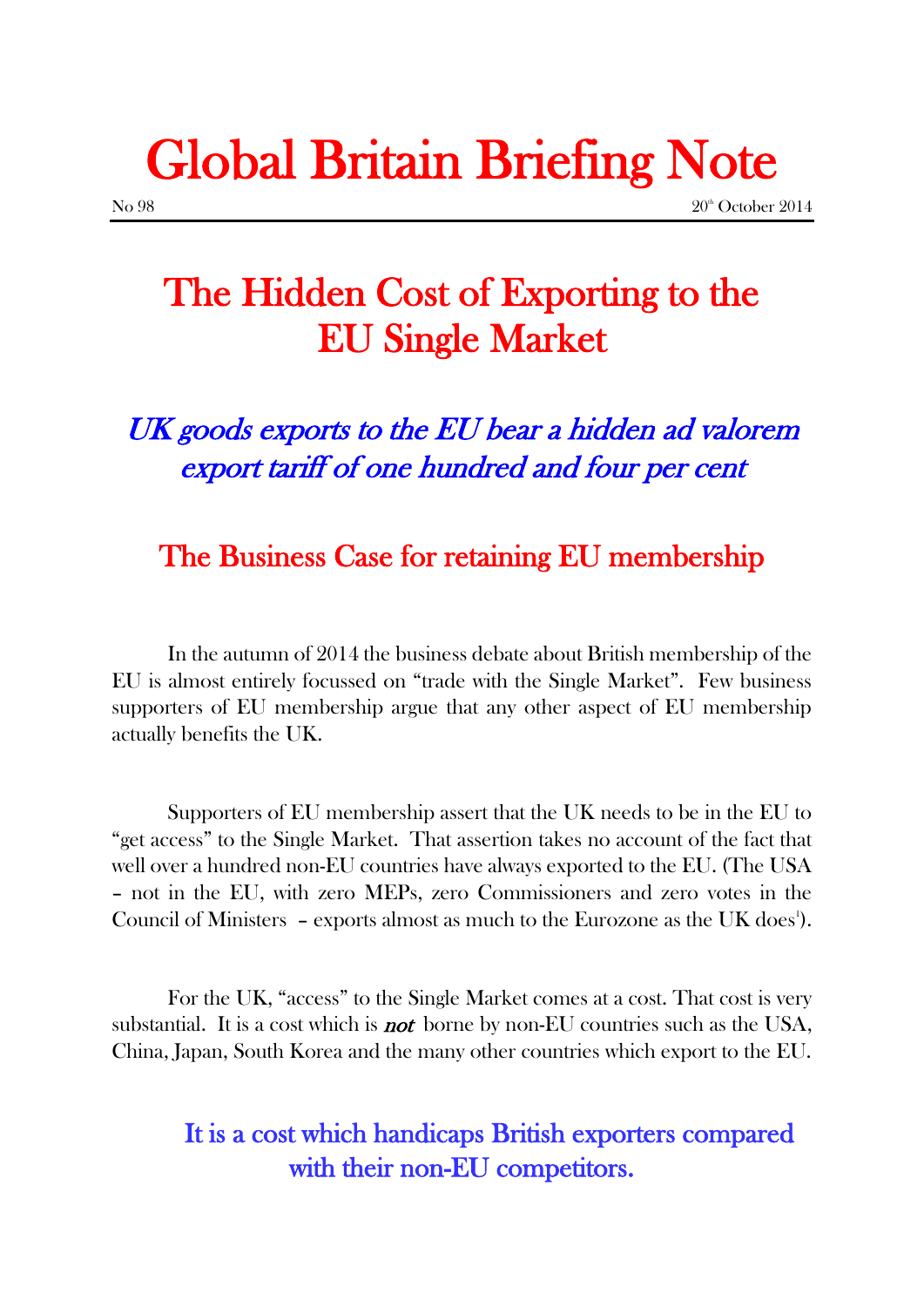## The cost to the UK of "access" to the EU Single Market

Many rigorous cost-benefit analyses ("CBAs") of the net cost to the UK economy of EU membership have been carried out between 2000 and 2013. The conclusions of ten such CBAs are summarised below.

A plausible conservative estimate from those CBAs indicates a **net** cost to the UK economy arising from its EU membership of around ten per cent of UK GDP every year.

UK GDP at current prices in 2012 was  $\pounds$ 1562 billion<sup>2</sup>. Ten per cent of that is £156 billion - the estimated **net** cost to the UK economy of EU membership in that year alone.

The logic of the assertion by business supporters of EU membership - that the UK is in the EU to "get access" to the Single Market - is that such access costs the British economy, net, £156 billion a year.

The value of UK goods exports to the EU in 2012 was £ 150 billion<sup>3</sup>.

Following through the inexorable logic of the assertion that the UK is in the EU to "get access" to the Single Market, one pound sterling's worth of UK goods exports to the EU involves a cost (borne by the UK economy as a whole) of  $\pounds 1.04$ (156 divided by 150). In effect, every pound sterling's worth of goods exports to the EU bears a hidden ad valorem "export tariff" of one hundred and four per cent.

[If the definition of "exports" is expanded to include exports of goods and services plus receipts of income, the corresponding UK figure for those categories of exports to the EU in 2012 was £ 269 billion $\degree$ . Applying the same inexorable logic, such exports involved a burden on the UK economy of £156 billion, meaning that, in effect, every pound sterling's worth of UK exports of goods & services plus receipts of income to the EU bears an ad valorem "export tariff" of fifty-eight per cent (156 divided by 269). ]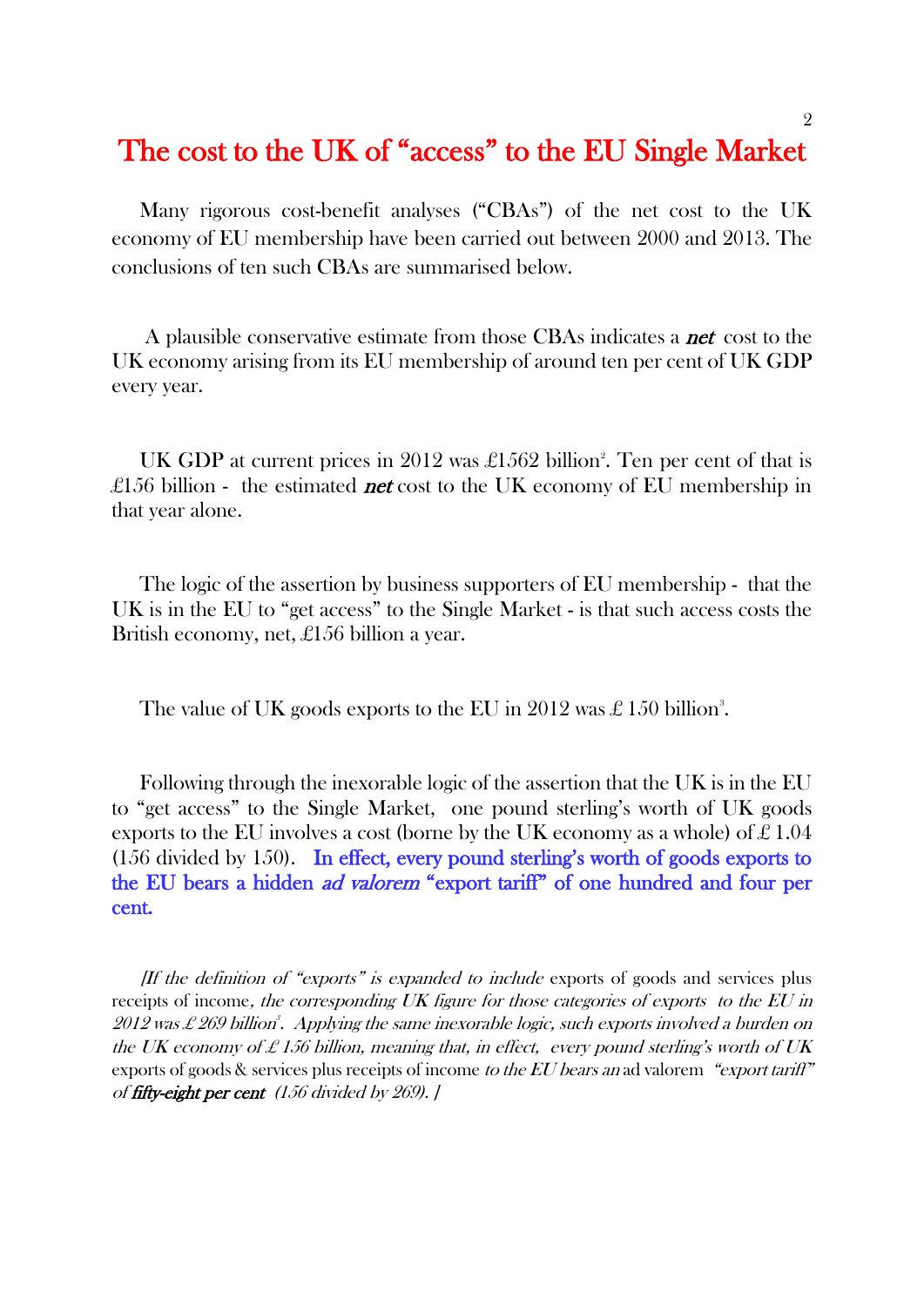## **The Economic Cost of EU Membership**

*Estimates of the ongoing Net Cost to the UK of its membership of the EU range upwards from four per cent of GDP per year.*

*In just the thirteen years 1997 – 2009 inclusive, the cumulated UK current account deficit with EU-26 (trade deficit plus the net budgetary contribution to "Brussels) was £ 218 billion* 

In the first decade of the 21<sup>st</sup> Century at least eight authoritative Cost-Benefit Analyses ("CBAs" – listed overleaf) of EU membership have been undertaken in the UK, France, Switzerland  $\&$ the USA. None has concluded that the benefits – if any exist at all – of EU membership outweigh the costs. Most conclude that the net costs of EU membership are significant, **ranging from a "rockbottom" 4% of GDP to over 10% of GDP<sup>1</sup> .**

The results of these eight 21<sup>st</sup> Century CBAs should surprise no-one. Well before 1973, when the UK joined the then "Common Market", economists concluded that the impact of UK accession would be unequivocally negative. Even the government White Papers of 1970 & 1971 predicted negative economic consequences.

In October 2005 Gordon Brown, the former Chancellor, published a Treasury paper under his own signature, titled *Global Europe, full employment Europe*. His estimates of the costs of EU membership were as follows:-

| <b>EU</b> Protectionism         | 7% of GDP     |
|---------------------------------|---------------|
| Competition gap with US         | $12\%$ of GDP |
| EU Over-regulation              | 6% of GDP     |
| Transatlantic barriers to trade | $3\%$ of GDP  |

Those add up to 28% of GDP. Mr Brown did not say whether there might be some degree of overlap in those four categories. Even if the total of 28% were to be divided by, say, four, to eliminate the effects – if any – of overlap, that still puts the annual cost of EU membership at 7% of GDP, or £98 billion at 2009 prices.

#### *Conclusion*

These Cost-Benefit Analyses suggest not only that EU membership imposes annual *net* costs of upwards of 4 per cent of GDP on the economies of EU member countries, but that **percentages in double figures are perfectly plausible.**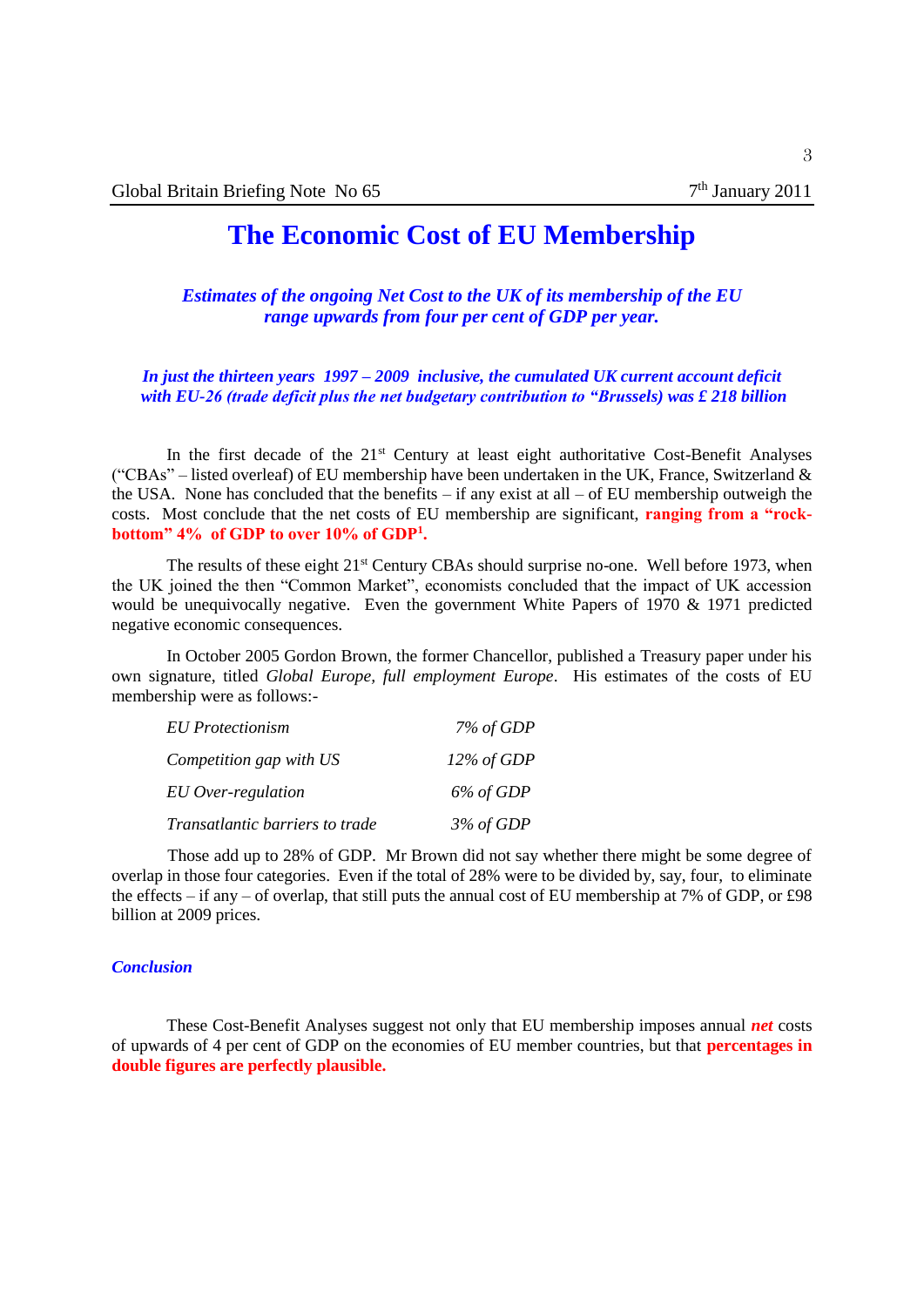#### *Complete, Partial & Inadvertent CBAs (Cost-Benefit Analyses) published since 2000*

- In April 2004, the New York Fed published *Benefits & Spillovers of Greater Competition in Europe: A Macroeconomic Assessment, Staff Report No 182, [www.newyorkfed.org/research/staffreports](http://www.newyorkfed.org/research/staffreports)* It concluded that *"….increasing competition in the euro area to US levels could boost output by 12.4% in the euro area as both investment & hours worked rise markedly…"*
- *A Cost Too Far ?* by Ian Milne, Civitas, July 2004, put the "rock-bottom" net cost of EU membership at **4% of GDP** rising to 26% due to measures already then in the EU pipeline. This book discusses (pp 36 – 39) CBAs done by the NIESR, the IoD, the (US) ITC  $\&$  the IEA between 2000  $\&$  2003. [www.globalbritain.org](http://www.globalbritain.org/) > *Publications by Global Britain authors > A Cost Too Far ? > Chapter 9: Recent Cost-Benefit Analyses*
- In 2005, Minford/Mahambare/Novell published *Should Britain Leave the EU ? An economic analysis of a troubled relationship.* Their conclusion: EU membership costs the UK **24.5% of GDP**. IEA/Edward Elgar, ISBN 1-84542-3798 [www.iea.org.uk](http://www.iea.org.uk/)
- In 2005, the Rt Hon Gordon Brown MP, then Chancellor, published *Global Europe: full-employment Europe* – which, no doubt inadvertently, is a kind of CBA. [www.hm-treasury.gov.uk](http://www.hm-treasury.gov.uk/) (See previous page).
- In March 2006 the French *Conseil d'Analyse Economique* (a kind of super-charged Policy Unit attached to the French Prime Minister's Office) published *Politique Economique et Croissance en Europe.*  [www.globalbritain.org](http://www.globalbritain.org/) > Briefing Notes > *No 43: France Assesses Costs & Benefits of EU Membership.*  Conclusion: no net **economic benefit to France** of EU membership, or of adopting the euro.
- In June 2006 the Swiss Federal Government published *Europe 2006 Report*, an economic comparison of Switzerland's joining a) the EU or b) the EEA or c) staying with its current arrangement of sectoral bi-lateral FTAs with the EU. [www.globalbritain.org](http://www.globalbritain.org/) > Briefing Notes > *No 42: The Swiss Government's Cost-Benefit Analysis of EU Membership.* Conclusion: joining the EU would be **nine times as expensive** for Switzerland as staying with its current arrangements of sectoral free trade agreements with the EU.
- In late 2006 the then EU Commissioner for Entreprise & Industry, Gunter Verheugen, announced that EU regulation *alone* cost  $\epsilon$  600 billion a year, equivalent to **5.5 per cent of EU GDP.**
- In March 2009 Craig & Elliott, in *The Great European Rip-Off*, put the annual cost of EU membership for the UK at £ 130 billion, equivalent to **9.3 % of UK GDP** in that year.

*Published after the issue of Global Britain Briefing Note No 65:-*

- In September 2013, UKIP published *"How much does the European Union cost Britain ?"* by Tim Congdon CBE, which concluded that the annual net cost to the UK economy was 11% of GDP
- In February 2014, Roger Bootle's team at Capital Economics, in a report commissioned by a Dutch political party, estimated that the Dutch economy would gain 10-13% of GDP annually if the Netherlands left the EU.